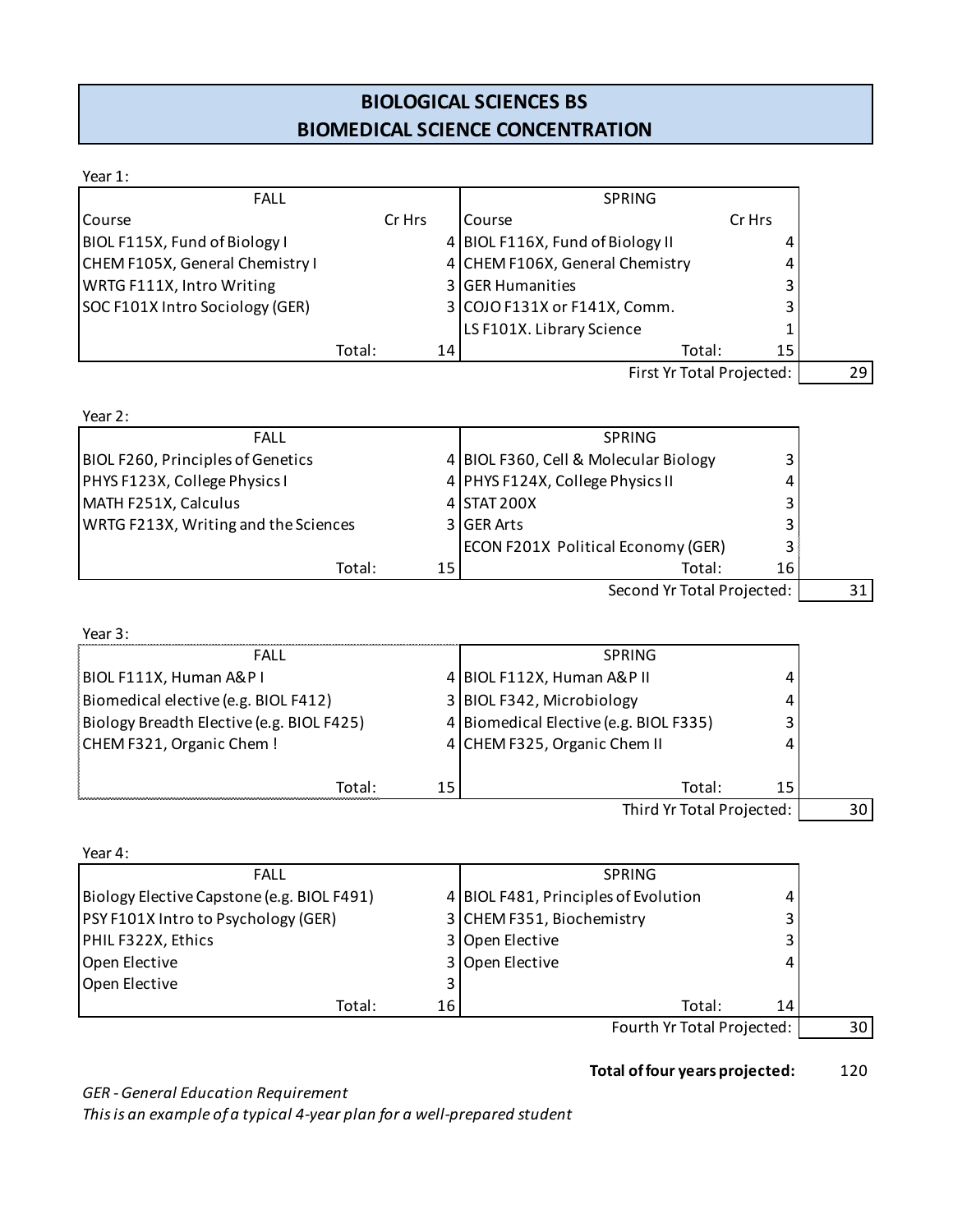# **BIOLOGICAL SCIENCES BS CELL AND MOLECULAR BIOLOGY CONCENTRATION**

| <b>FALL</b>                                                                                                                                   |                 | <b>SPRING</b>                            |        |  |
|-----------------------------------------------------------------------------------------------------------------------------------------------|-----------------|------------------------------------------|--------|--|
| Course                                                                                                                                        |                 | Cr Hrs   Course                          | Cr Hrs |  |
| BIOL F115X, Fundamentals of Biology I                                                                                                         |                 | 4 BIOL F116X, Fundamentals of Biology II |        |  |
| CHEM F105X, Gen Chemistry I                                                                                                                   |                 | 4 CHEM F106X, Gen Chemistry              |        |  |
| WRTG F111X, Intro Writing                                                                                                                     |                 | 3 GER Humanities                         |        |  |
| <b>GER Social Science</b>                                                                                                                     |                 | 3 COJO F131X or F141X, Comm.             |        |  |
|                                                                                                                                               |                 | LS F101X. Library Science                |        |  |
|                                                                                                                                               |                 |                                          |        |  |
| Total:                                                                                                                                        | 14              | Total:                                   | 15     |  |
|                                                                                                                                               |                 | First Yr Total Projected:                |        |  |
| <b>FALL</b>                                                                                                                                   |                 | <b>SPRING</b>                            |        |  |
|                                                                                                                                               |                 | 4 BIOL F360, Cell & Molecular Biology    |        |  |
|                                                                                                                                               |                 | 4 PHYS F124X, College Physics II         |        |  |
|                                                                                                                                               |                 | 4 STAT 200X                              |        |  |
| Year 2:<br>BIOL F260, Principles of Genetics<br>PHYS F123X, College Physics I<br>MATH F251X, Calculus<br>WRTG F213X, Writing and the Sciences |                 | 3 GER Arts                               | 3      |  |
|                                                                                                                                               |                 | Open Elective                            |        |  |
| Total:                                                                                                                                        | 15 <sub>l</sub> | Total:                                   | 16     |  |

| Year 3:                                   |      |                                          |    |    |
|-------------------------------------------|------|------------------------------------------|----|----|
| <b>FALL</b>                               |      | <b>SPRING</b>                            |    |    |
| Phys or Cell Elective (e.g. BIOL F312)    |      | 3 BIOL F342, Microbiology                |    |    |
| Biology Breadth Elective (e.g. BIOL F239) |      | 4 Phys or Cell Elective (e.g. BIOL F335) |    |    |
| CHEM F321, Organic Chemistry I            |      | 4 CHEM F325, Organic Chemistry II        |    |    |
| <b>GER Social Science</b>                 |      | 3 PHIL F322X, Ethics                     |    |    |
|                                           |      | <b>Open Elective</b>                     |    |    |
| Total:                                    | 14 I | Total:                                   | 17 |    |
|                                           |      | Third Yr Total Projected:                |    | 31 |

| Third Yr Total Projecte |
|-------------------------|
|-------------------------|

| Year 4:                                    |    |                                      |    |  |
|--------------------------------------------|----|--------------------------------------|----|--|
| <b>FALL</b>                                |    | <b>SPRING</b>                        |    |  |
| Biology Elective Capstone (e.g. BIOL F491) |    | 4 BIOL F481, Principles of Evolution |    |  |
| CHEM F450, Biochem Macromolecules          |    | 4 CHEM F351, Biochemistry            |    |  |
| <b>GER Arts, Hum, or Social Science</b>    |    | 3 Open Elective                      |    |  |
| Open Elective                              |    | 3 Open Elective                      |    |  |
|                                            |    |                                      |    |  |
| Total:                                     | 14 | Total:                               | 15 |  |
|                                            |    | Fourth Yr Total Projected:           |    |  |

#### **Total of four years projected:** 120

*GER - General Education Requirement*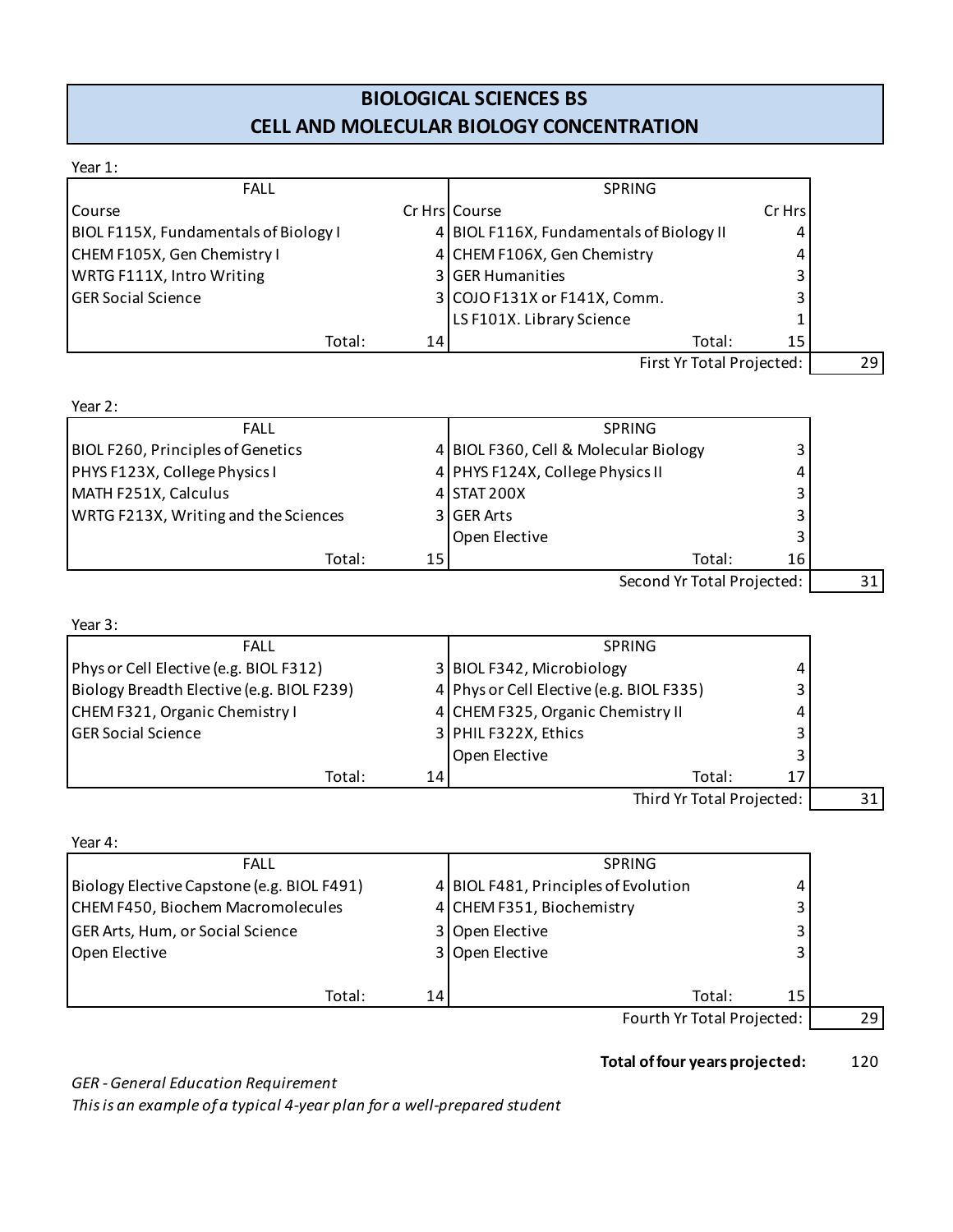## **BIOLOGICAL SCIENCES BS ECOLOGY & EVOLUTIONARY BIOLOGY CONCENTRATION**

| Year 1:                                    |    |                                             |        |    |
|--------------------------------------------|----|---------------------------------------------|--------|----|
| <b>FALL</b>                                |    | SPRING                                      |        |    |
| Course                                     |    | Cr Hrs Course                               | Cr Hrs |    |
| BIOL F115X, Fundamentals of Biology I      |    | 4 BIOL F116X, Fundamentals of Biology II    | 4      |    |
| CHEM F105X, General Chemistry I            |    | 4 CHEM F106X, General Chemistry             | 4      |    |
| WRTG F111X, Intro Writing                  |    | 3 GER Humanities                            | 3      |    |
| <b>GER Social Science</b>                  |    | 3 COJO F131X or F141X, Comm.                | 3      |    |
|                                            |    | LS F101X. Library Science                   | 1      |    |
| Total:                                     | 14 | Total:                                      | 15     |    |
|                                            |    | First Yr Total Projected:                   |        | 29 |
| Year 2:                                    |    |                                             |        |    |
| <b>FALL</b>                                |    | <b>SPRING</b>                               |        |    |
| BIOL F260, Principles of Genetics          |    | 4 STAT 200X                                 | 3      |    |
| PHYS F123X, College Physics I              |    | 4 PHYS F124X, College Physics II            | 4      |    |
| MATH F251X, Calculus                       |    | 4 GER Arts                                  | 3      |    |
| Organismal Elective (e.g. BIOL F239)       |    | 4 WRTG F213X, Writing and the Sciences      | 3      |    |
| Total:                                     | 16 | Total:                                      | 13     |    |
|                                            |    | Second Yr Total Projected:                  |        | 29 |
| Year 3:                                    |    |                                             |        |    |
| <b>FALL</b>                                |    | <b>SPRING</b>                               |        |    |
| BIOL F371, Principles of Ecology           |    | 4 BIOL F342, Microbiology                   | 4      |    |
| CHEM F321, Organic Chemistry I             |    | 4 CHEM F351, Biochemistry                   | 3      |    |
| STAT F401, Regression & ANOVA              |    | 4 PHIL F322X, Ethics                        | 3      |    |
| <b>GER Social Science</b>                  |    | 3 Open Elective                             | 3      |    |
|                                            |    | Open Elective                               | 3      |    |
| Total:                                     | 15 | Total:                                      | 16     |    |
|                                            |    | Third Yr Total Projected:                   |        | 31 |
| Year 4:                                    |    |                                             |        |    |
| <b>FALL</b>                                |    | SPRING                                      |        |    |
| Biology Elective Capstone (e.g. BIOL F472) |    | 3 BIOL F481, Principles of Evolution        | 4      |    |
| Ecology Elective (e.g. BIOL F418)          |    | 3 Biology Elective-Breadth (e.g. BIOL F360) | 3      |    |
| GER Arts, Hum, or Social Science           |    | 3 Biology Elective-Open (e.g. BIOL F457)    | 3      |    |
| Open Elective                              |    | 3 Open Elective                             | 3      |    |
| Open Elective                              |    | 3 Open Elective                             | 3      |    |

Total: 15 | Total: 16 Fourth Yr Total Projected: 31

#### **Total of four years projected:** 120

*GER - General Education Requirement*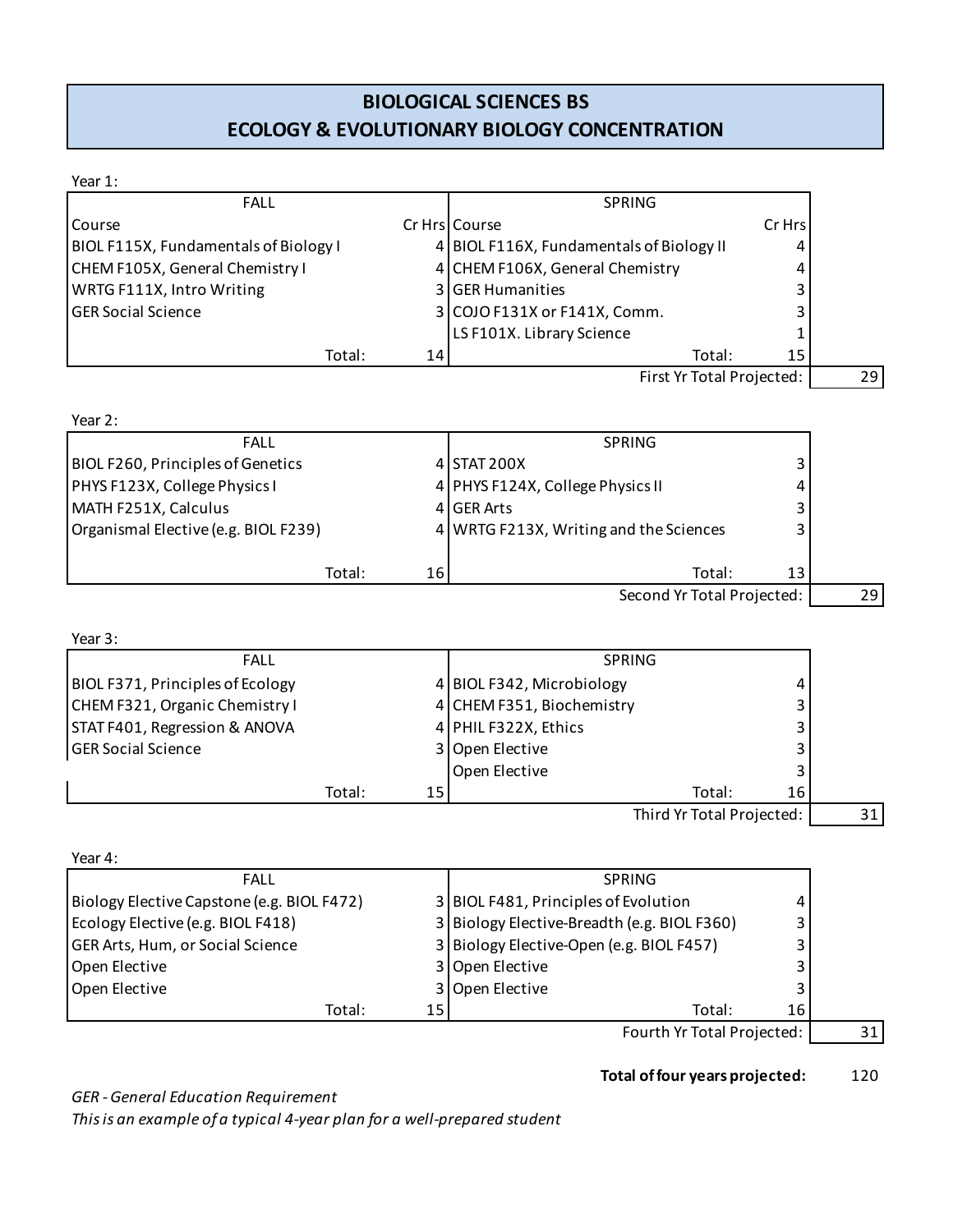## **BIOLOGICAL SCIENCES BS (NO CONCENTRATION)**

#### Year 1:

| Course                                |    | Cr Hrs   Course                          | Cr Hrs |
|---------------------------------------|----|------------------------------------------|--------|
| <b>FALL</b>                           |    | <b>SPRING</b>                            |        |
| BIOL F115X, Fundamentals of Biology I |    | 4 BIOL F116X, Fundamentals of Biology II | 4      |
| CHEM F105X, General Chemistry I       |    | 4 CHEM F106X, General Chemistry          |        |
| WRTG F111X, Intro Writing             |    | 3 WRTG F213X, Writing and the Sciences   |        |
| <b>GER Social Science</b>             |    | 3 COJO F131X or F141X, Communication     |        |
|                                       |    | LS F101X. Library Science                |        |
| Total:                                | 14 | Total:                                   | 15     |
|                                       |    | First We Total Data                      |        |

First Yr Total Projected: 29

Year 2:

| <b>FALL</b>                       |                 | <b>SPRING</b>                         |                            |  |
|-----------------------------------|-----------------|---------------------------------------|----------------------------|--|
| BIOL F260, Principles of Genetics |                 | 4 BIOL F360, Cell & Molecular Biology |                            |  |
| PHYS F123X, College Physics I     |                 | 4 Biology Elective (e.g. BIOL 335)    |                            |  |
| MATH F251X, Calculus              |                 | 4 PHYS F124X, College Physics II      |                            |  |
| <b>GER Humanities</b>             |                 | 3 GER Arts                            |                            |  |
|                                   |                 | <b>STAT 200X</b>                      |                            |  |
| Total:                            | 15 <sup>1</sup> |                                       | 16<br>Total:               |  |
|                                   |                 |                                       | Second Yr Total Projected: |  |
|                                   |                 |                                       |                            |  |

Year 3:

| <b>FALL</b>                       |        |        | <b>SPRING</b>                            |        |  |
|-----------------------------------|--------|--------|------------------------------------------|--------|--|
| <b>Course</b>                     |        | Cr Hrs | <b>Course</b>                            | Cr Hrs |  |
| CHEM F321, Organic Chemistry 1    |        |        | 4 CHEM F351, Biochemistry                |        |  |
| <b>GER Social Science</b>         |        |        | 3 Physiology lab course (e.g. BIOL F310) |        |  |
| Biology Elective (e.g. BIOL F412) |        |        | 3 PHIL F322X, Ethics                     |        |  |
| Open Elective                     |        |        | 3 Open Elective                          |        |  |
| Open Elective                     |        |        | 3 Open Elective                          |        |  |
|                                   | Total: | 16     | Total:                                   | 16     |  |
|                                   |        |        |                                          |        |  |

Third Yr Total Projected: 32

| Year 4:                                    |    |                                       |    |
|--------------------------------------------|----|---------------------------------------|----|
| <b>FALL</b>                                |    | <b>SPRING</b>                         |    |
| Biology Elective Capstone (e.g. BIOL F491) |    | 4 Organismal Elective (e.g. BIOL 425) |    |
| BIOL F481, Principles of Evolution         |    | 4 Biology Elective (e.g. BIOL F485)   |    |
| GER Arts, Hum, or Social                   |    | 3 Biology Elective (e.g. BIOL F417)   |    |
| Open Elective                              |    | 3 Open Elective                       |    |
|                                            |    | Open Elective                         |    |
| Total:                                     | 14 | Total:                                | 15 |
|                                            |    | - -                                   |    |

Fourth Yr Total Projected: 29

#### **Total of four years projected:** 121

*GER - General Education Requirement*